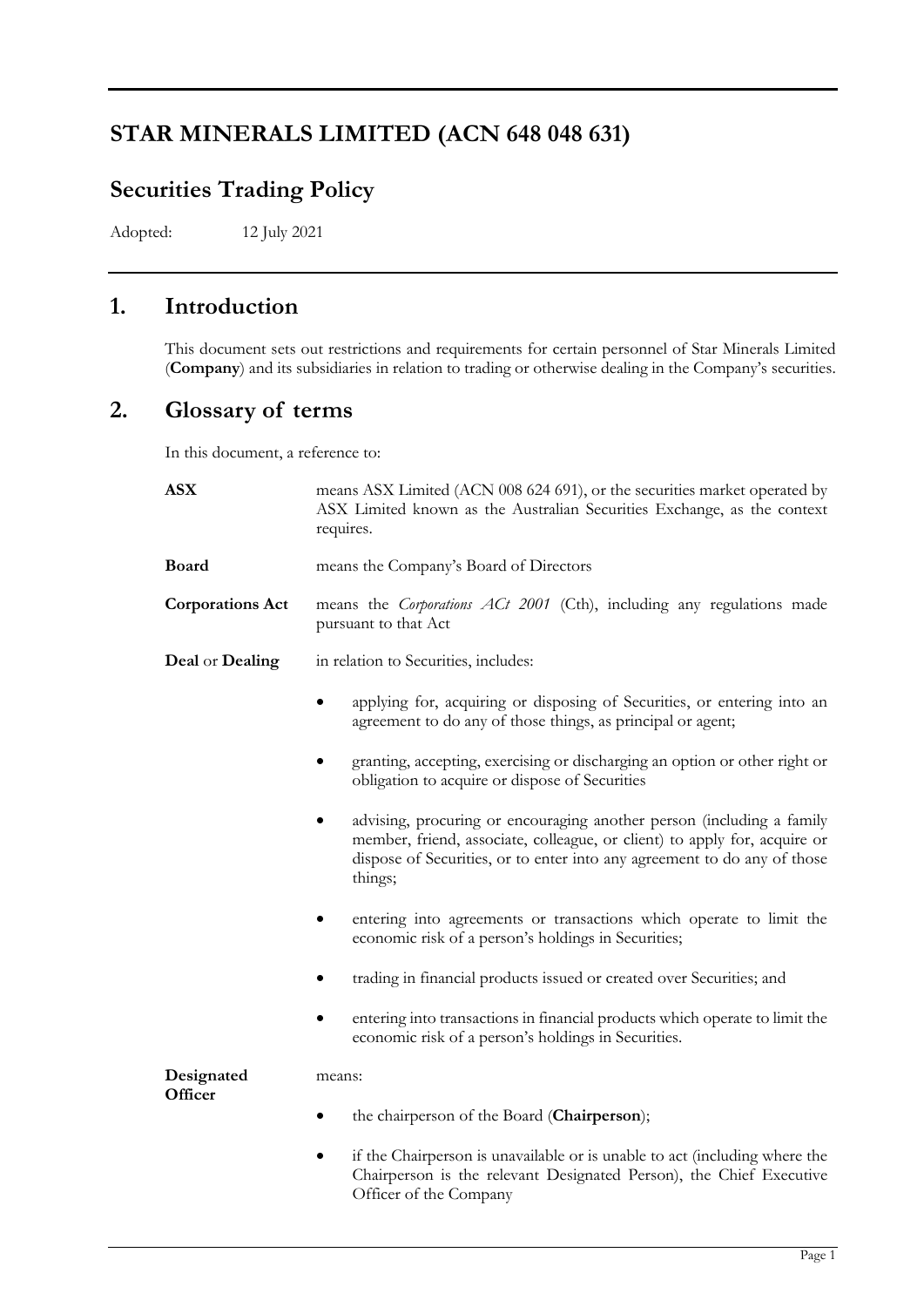| Inside<br>Information       | in relation to a company, means the information that:                                                                                                                                                                                                                                                                                                                                                                                                                    |
|-----------------------------|--------------------------------------------------------------------------------------------------------------------------------------------------------------------------------------------------------------------------------------------------------------------------------------------------------------------------------------------------------------------------------------------------------------------------------------------------------------------------|
|                             | is not generally available to the public; and                                                                                                                                                                                                                                                                                                                                                                                                                            |
|                             | a reasonable person would expect that information to have a material<br>٠<br>effect on the price or value of the relevant company's securities (i.e. it<br>would, or would be likely to, influence a person who commonly acquires<br>securities in deciding whether or not to acquire or dispose of that<br>company's securities).                                                                                                                                       |
| Key Management<br>Personnel | means a director, executive or senior manager of the Company, or such other<br>person who is "key management personnel" within the meaning of<br>Accounting Standard AASB 124, including the Chief Executive Officer, Chief<br>Financial Officer, the Company Secretary and all employees having significant<br>knowledge of, or significant authority and responsibility for planning, directing<br>and controlling all or major parts of the activities of the Company |
| <b>Relevant Person</b>      | means directors, officers, employees, contractors, consultants and advisors of<br>the Company and its subsidiaries.                                                                                                                                                                                                                                                                                                                                                      |
| <b>Securities</b>           | means:                                                                                                                                                                                                                                                                                                                                                                                                                                                                   |
|                             | any shares in the Company, options to subscribe for shares in the<br>Company, or other rights to acquire (including by way of issue) shares in<br>the Company;                                                                                                                                                                                                                                                                                                           |
|                             | any debentures issued by the Company;                                                                                                                                                                                                                                                                                                                                                                                                                                    |
|                             | any other securities issued by the Company, including anything which<br>falls within the definition of "security" in ASX Listing Rule 19.12; and                                                                                                                                                                                                                                                                                                                         |
|                             | derivatives and other financial products issued by third parties in relation<br>to the Company's shares, debentures and options.                                                                                                                                                                                                                                                                                                                                         |

**Trading Day** has the meaning given to that term in ASX Listing Rule 19.12

# **3. Objectives**

The objectives of this document are to:

- promote adherence to high ethical and legal standards by Relevant Persons in relation to their personal investments in Securities;
- minimise the risk of the personal investments of Relevant Persons conflicting with the interests of the Company and its Security holders;
- minimise the risk of Relevant Persons contravening insider trading laws;
- upon being admitted to ASX:
	- o ensure the Company is able to meet its disclosure obligations under the ASX Listing Rules;
	- o preserve market confidence in the integrity of dealings in Securities; and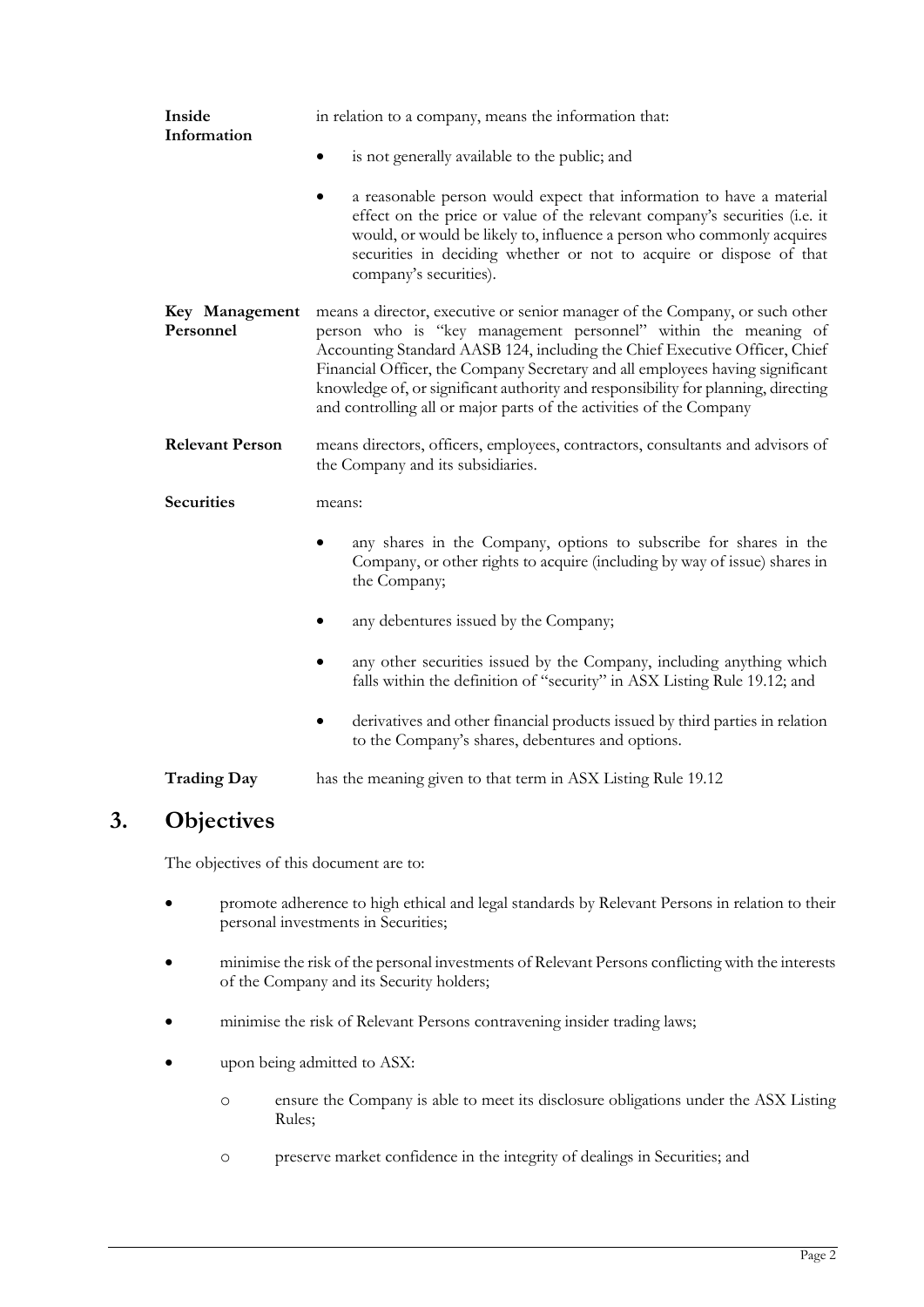• increase transparency with respect to dealing in securities of the Company by Relevant Persons.

This document is not designed to prohibit the Relevant Persons from Dealing in Securities, but does recognise that there may be times when Relevant Persons cannot, or should not, do so.

This document provides guidance to Relevant Persons as to the times when Relevant Persons may , or should not, Deal in Securities.

### **4. Scope**

This document applies to all Relevant Persons. The Company expects that Relevant Persons will comply with this document.

### **5. Prohibition on insider trading and communication**

### 5.1 **Outline of prohibition**

The Corporations Act prohibits a person from:

- trading or agreeing to trade a company's securities;
- procuring someone to trade or entering an agreement to trade a company's securities;
- directly or indirectly communicating information to someone who they think might trade, enter into an agreement to trade or get another person to trade a company's securities,

while in possession of Inside Information about that company.

Information is generally available to the public if, amongst other things, it consists of readily observable matters, or it has been brought to the attention of investors by an announcement with ASX and a reasonable period for its dissemination has elapsed since the announcement.

For the purposes of the legislation, it is irrelevant how a person comes into possession of Inside Information.

#### 5.2 **Possible Inside Information**

From time to time, Relevant Persons may come into possession of Inside Information related to the Company, such as:

- information in relation to the Company's financial performance or position;
- details of a proposed material acquisition or disposition involving the Company;
- a significant business development or a proposed change in the nature of the Company's business;
- a significant milestone or event in relation to new products or service offerings being developed by the Company;
- details of material contracts that are being negotiated by the Company;
- potential litigation that would have a substantial effect on the Company;
- a proposed change to the share capital structure of the Company; and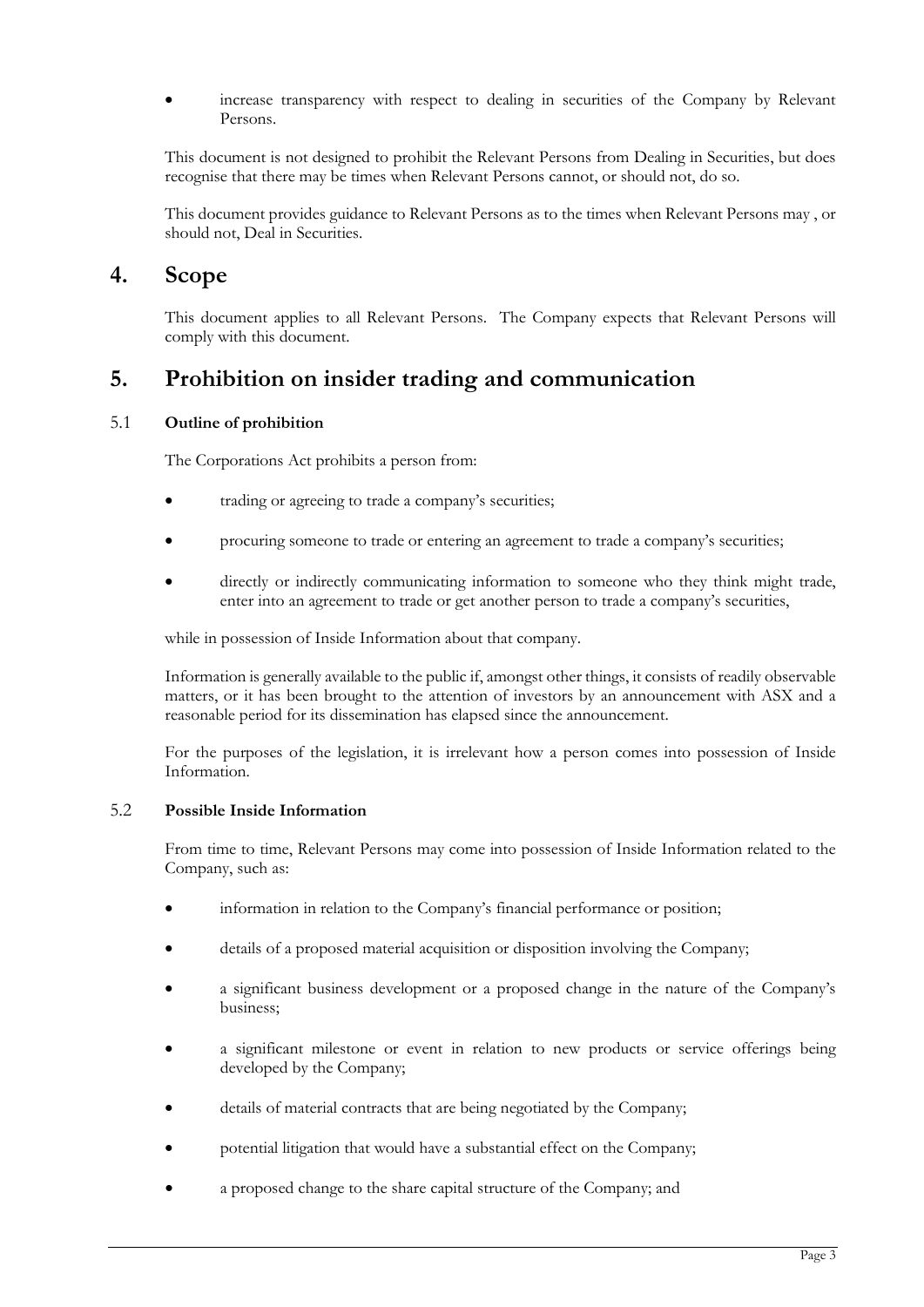a major change to the Board or senior management.

Further, the Relevant Persons may obtain Inside Information in relation to another company. For example, in the course of negotiating a transaction with the Company, another company might provide confidential information about itself which is not generally available.

#### 5.3 **Obligations**

A Relevant Person who is in possession of Inside Information must not:

- Deal in any Securities in any way;
- procure any other person to Deal in Securities in any way; or
- directly or indirectly communicate the Inside Information, or cause the information to be communicated, to another person.

A Relevant Person who deals with Securities while in possession of Inside Information may be liable to receive serious civil and criminal penalties, including imprisonment, fines, liability for civil damages and compensation orders.

It is the responsibility of Key Management Personnel to ensure that external advisors who receive Price Sensitive Information are bound by a confidentiality agreement or other enforceable confidentiality obligations.

#### 5.4 **Information on other companies**

The Company may publish a confidential internal list of companies of which the Company has Inside Information.

Relevant Persons must not Deal in the securities of the companies on such list unless the Company has confirmed the relevant Inside Information which it possessed has become generally available.

Relevant Persons must not release copies of this list or details of the companies which it names.

### 5.5 **Questions**

A Relevant Person who is unsure whether they be in possession of Inside Information should contact the Company Secretary and seek appropriate advice prior to any Dealings taking place.

### **6. General Dealings in Securities**

#### 6.1 **Requirement to obtain approval**

Directors and Key Management Personnel must give at least 2 Trading Days' notice the Designated Officer and the Company Secretary of a proposed Dealing in Securities.

The notice must set out:

- details of the proposed Dealing, including the number of Securities the subject of the proposed Dealing;
- confirmation that the director or member of Key Management Personnel is not in possession of any Inside Information.

A director or member of Key Management Personnel must not Deal in Securities unless and until the Designated Officer provides his or her prior approval to do so. Such approval is not an endorsement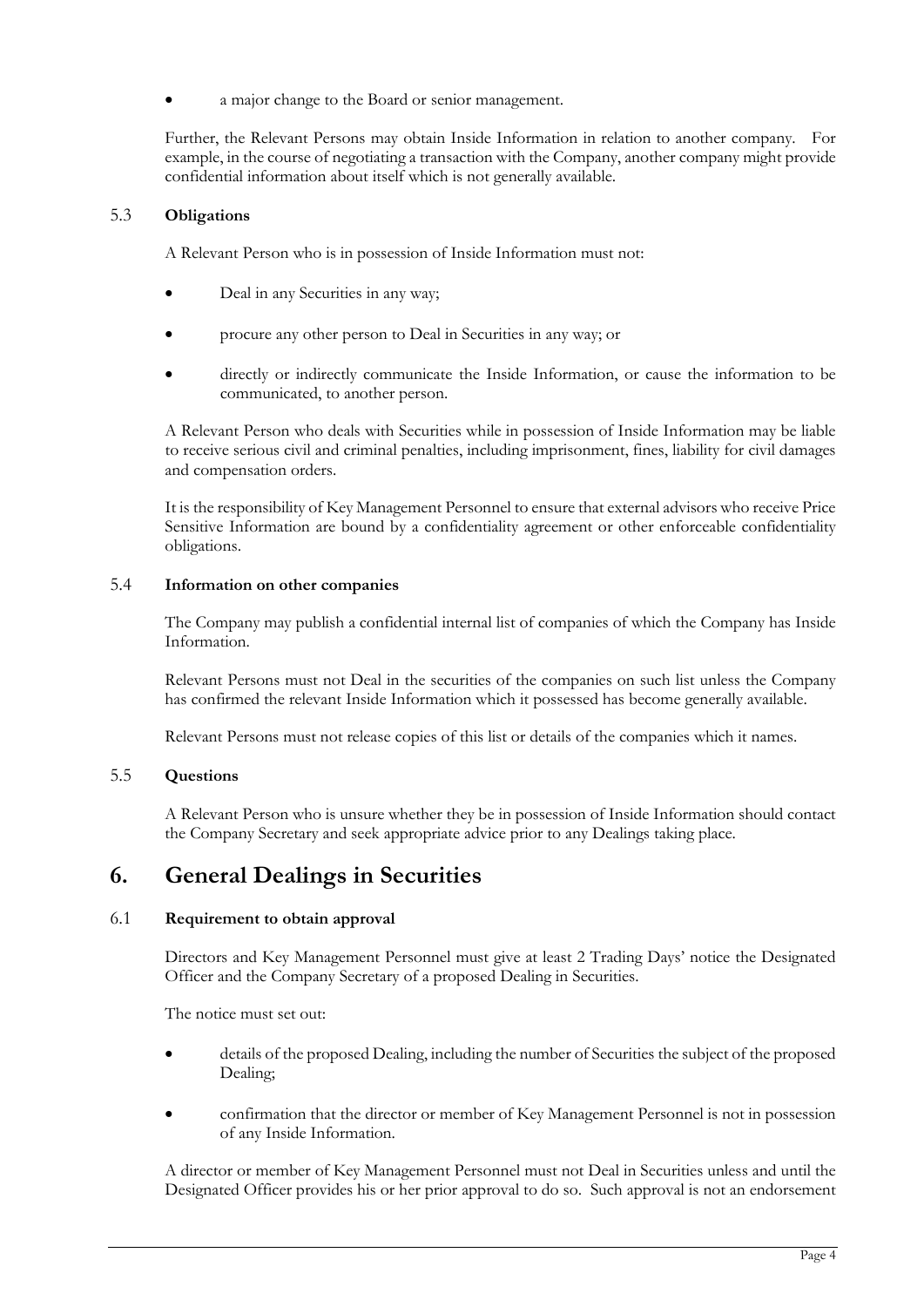of the proposed Dealing. Directors and Key Management Personnel remain responsible for their own investment decisions and compliance with the law.

The Company Secretary must keep a record of all approvals given and confirmations of Dealing. All approved Dealings must occur within 1 week of the approval being granted unless otherwise specified.

Approval to Deal in Securities may be withdrawn if new information comes to light or there is a change in circumstances. A decision to withhold or withdraw approval is final and binding on the person seeking approval and must be kept confidential by the person seeking approval.

#### 6.2 **Closed Periods applicable to Key Management Personnel**

Directors and Key Management Personnel must not Deal in Securities during the following periods (**Closed Periods**):

- **financial year:** from the end of the Company's financial year (i.e. 30 June) until close of normal trading on the first Trading Day after the announcement of the Company's full year financial statements to the ASX;
- **half year:** from the end of the Company's half financial year (i.e. 31 December) until close of normal trading on the first Trading Day after the announcement of the Company's half year financial statements to the ASX;
- **quarterly reporting:** 10 Trading Days prior to the announcement of the Company's quarterly reports required under the ASX Listing Rules until close of normal trading on the first Trading Day after such announcement;
- **price sensitive release:** 10 Trading Days prior to, and 2 hours after, the issue of any announcement by the Company to ASX marked as price sensitive;
- **meetings:** 10 Trading Days prior to any general meeting of the Company's shareholders until close of normal trading on the first Trading Day after the relevant meeting, and
- **other:** any other periods determined by the Board.

#### 6.3 **Trading in exceptional circumstances**

A director or member of Key Management Personnel who is not in possession of any Inside Information may Deal in Securities during a Closed Period, or engage in short-term trading, with prior written clearance from the Designated Officer if exceptional circumstances exist, being:

- such Dealing is required to comply with an applicable law or court order;
- severe financial hardship demonstrated by compelling supporting information; or
- such other exceptional circumstances determined by the Designated Officer.

A director or member of Key Management Personnel requesting an exemption due to exceptional circumstances must provide the Designated Officer written details of the same to before Dealing in Securities.

#### 6.4 **Trades by other Relevant Persons**

Relevant Persons who are not directors or Key Management Personnel may Deal in Securities at any time provided that such persons:

• are not in possession of any Inside Information relating to those Securities; and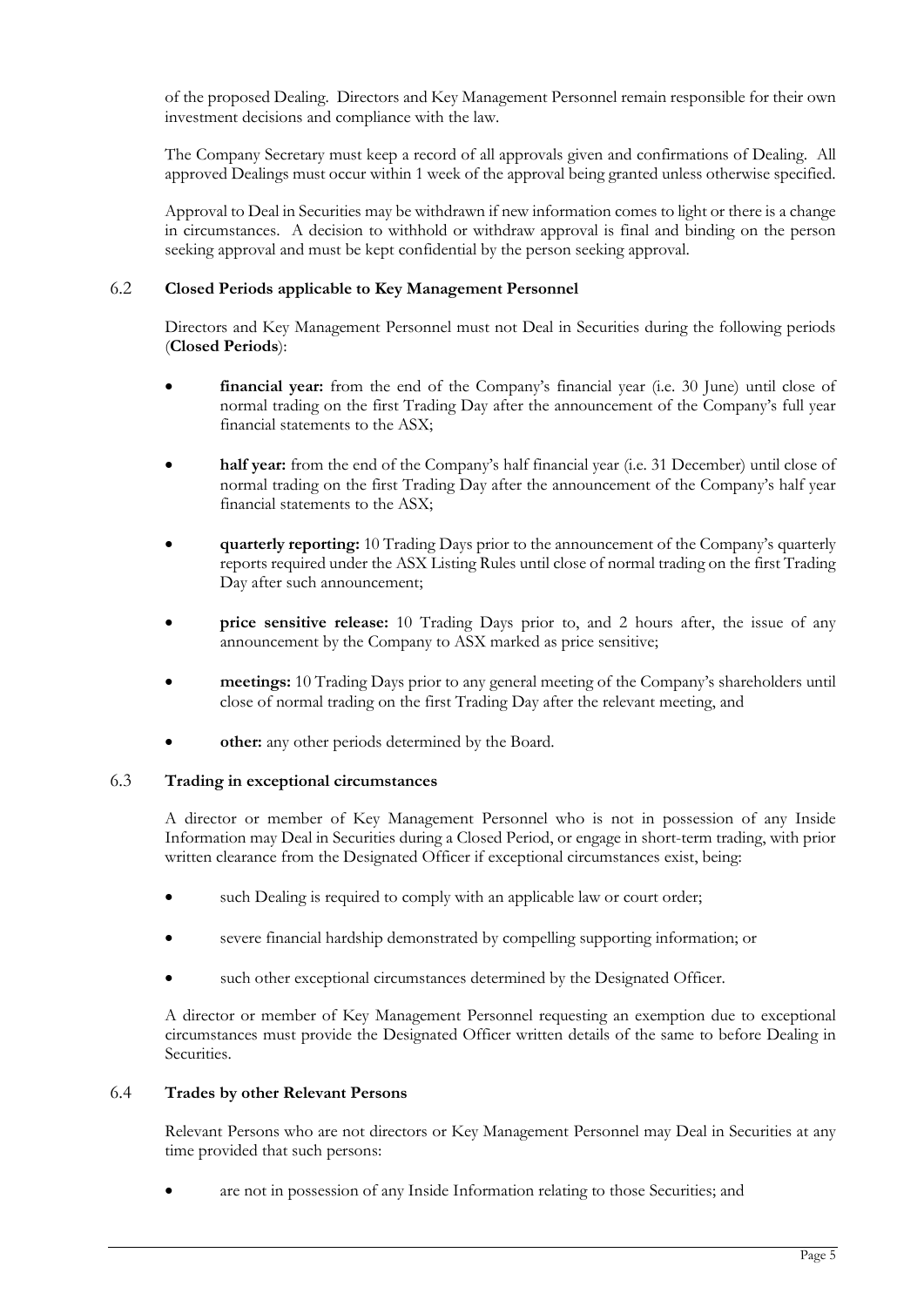• notify the Company Secretary before Dealing in the Securities and, after the transaction has occurred, provides confirmation of the Dealing.

#### 6.5 **No short-term trading**

The Company encourages Relevant Persons to adopt a long-term attitude to their investment in Securities.

Directors and Key Management Personnel must not engage in short-term trading in Securities without approval of the Designated Officer.

In general, the purchase of Securities with a view to resale within a 6-month period, and the sale of Securities with a view to repurchase within a 6 month period, would be considered short-term trading. However, the sale of shares immediately after they have been acquired through the conversion of a Security (e.g. exercise of an option) will not be regarded as short-term trading.

#### 6.6 **No hedging**

Where a Relevant Person is entitled to equity-based remuneration arrangements, that Relevant Person must not enter into a transaction (e.g. writing a call option) that operates or is intended to operate to limit the economic risk of holdings of unvested Securities or vested Securities which are subject to a holding lock.

#### 6.7 **No margin lending by Key Management Personnel**

Key Management Personnel must not at any time enter into a transaction that involves using Securities as collateral in any financial transaction, including margin lending arrangements.

#### 6.8 **General exceptions**

Subject to the insider trading provisions of the Corporations Act, Relevant Persons may at any time:

- acquire ordinary shares in the Company by conversion of Securities giving right of a conversion to ordinary shares;
- acquire Securities under a bonus issue made to all holders of Securities of the same class;
- acquire Securities under a dividend reinvestment plan, a rights issue or a share purchase plan that is available to all holders of Securities of the same class;
- acquire, or agree to acquire, Securities under an equity-based incentive plan operated by the Company;
- exercise options acquired under a Company incentive plan and receive shares (but may not dispose of the resulting shares other than in accordance with these procedures);
- transfer the Securities already held into a superannuation fund or other saving scheme of which the Relevant Person is a beneficiary;
- invest in, or trade any unit of, a fund or other scheme where the assets of the fund or other scheme are invested at the discretion of a third party; and
- accept a takeover offer or vote to approve a scheme of arrangement involving Securities.